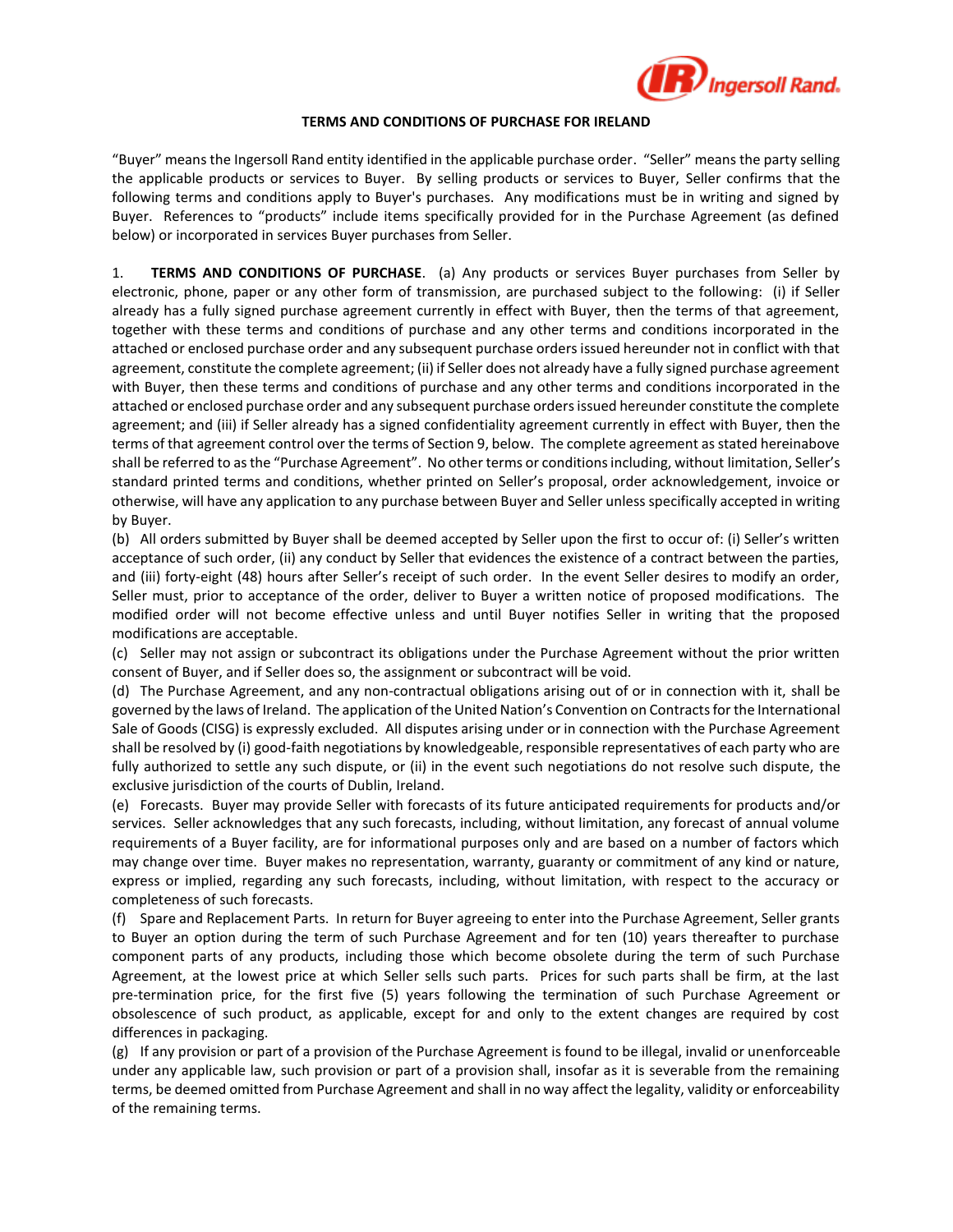2. **PRICING; PAYMENT**. (a) Unless otherwise provided elsewhere in the Purchase Agreement, prices are: (i) stated in Euro; and (ii) not subject to increase for the duration of the Purchase Agreement. No extra charges of any kind will be allowed unless specifically agreed to by Buyer in writing.

(b) Unless prohibited by law, Seller will separately indicate on its invoices any taxes imposed on the sale or delivery of products or services.

(c) Unless otherwise provided elsewhere in the Purchase Agreement, payment terms shall be one hundred five (105) days following the date of Buyer's receipt of conforming invoice and related products and/or services. Buyer may, at its option, make payment by check, bank transfer payable to a designated EFT or wire address. Buyer's part number and order number must appear on all shipping papers, invoices, parcels and containers. Invoices will be submitted by Seller to the location indicated on the order and shall include the order number, part number/product description, unit price, and name of person or party issuing the order. Buyer shall have the right (but no duty) to withhold payment for any amounts in dispute.

(d) Buyer will be responsible for all sales, use, and similar taxes (excluding taxes based on or measured by the net income, net worth or gross receipts of Seller) imposed as a result of the sale of products or services. With notice to Seller, Buyer may pay such taxes directly to the taxing authority where allowed by law. Seller shall remit all taxes paid by Buyer to the appropriate taxing authority. Upon Buyer's request, Seller will provide written evidence that Seller is properly licensed to collect the taxes paid by Buyer.

(e) If the Purchase Agreement obligates Buyer to buy a percentage of its product requirements from Seller, reasonable amounts of product purchased from a third party supplier for purposes of qualifying such products shall be deemed excluded from Buyer's requirements and can be used by Buyer for commercial production and sale.

3. **TRANSPORTATION; DELIVERY**. (a) Delivery dates are firm and TIME IS OF THE ESSENCE WITH RESPECT TO DELIVERY. Seller will promptly notify Buyer in writing if Seller anticipates difficulty in complying with a required delivery date and will use all commercially reasonable efforts to meet the required delivery date. Buyer has no obligation to accept deliveries that are not made on the required delivery date. If Seller fails to meet a required delivery date, Buyer may procure replacement products or services. Seller will be responsible for all costs incurred by Buyer as a result of early or late deliveries. If Seller has to use premium freight, Seller will notify Buyer in writing of the type and monetary value of the premium freight used (for Buyer's records).

(b) Unless otherwise provided elsewhere in the Purchase Agreement, delivery will occur, and title and risk of loss will transfer, when: (i) with respect to product not incorporated into services, upon delivery to and acceptance by, Buyer and (ii) with respect to product incorporated into services, the completed services have been accepted by Buyer.

(c) The products shall be suitably packed and prepared for shipment to secure lowest transportation rates (unless a premium method is specified on the face hereof) and to comply with carrier and packaging regulations, including the International Standard for Phytosanitary Measures for wood used in packaging. Unless expressly agreed to by an authorized representative of Buyer, no charges shall be allowed for packing, crating, freight express, or cartage. Buyer may select the mode of transportation, the routing of, and the carrier for the products. Exceptions to stated routings and terms must be secured from an authorized representative of Buyer, and Seller shall be liable for excess transportation costs resulting from any deviation from Buyer's instructions.

(d) Products shall be delivered by Seller to Buyer's place of business from which the products were ordered, unless otherwise specified in the purchase order. Unless Buyer instructs otherwise, shipments with the same ship to address must be combined for the lowest freight rates. Seller shall not send partial shipments unless authorized.

(e) Unless otherwise specified on Buyer's purchase order or elsewhere, all shipments shall be F.O.B. Buyer's destination. The party bearing the risk of loss shall be responsible for providing adequate insurance on shipments.

(f) Buyer's weight and count shall be conclusive, and Buyer shall have no liability for payment for products delivered in excess of the quantity specified herein unless Buyer elects to keep such excess, and then Buyer shall be liable only for the price thereof and not any incremental freight expenses. Such excess products shall, at Buyer's option, be subject to rejection by Buyer and redelivery to Seller at Seller's expense.

4. **INSPECTION; REJECTION; REVOCATION OF ACCEPTANCE**. (a) Buyer may inspect and test all products and services and all materials, equipment and facilities utilized by Seller in producing products or providing services for Buyer. Seller will maintain an inspection and testing system for the same that is acceptable to Buyer and will keep records of all inspection and testing data and, with respect to products, samples of each lot shipped, for two (2)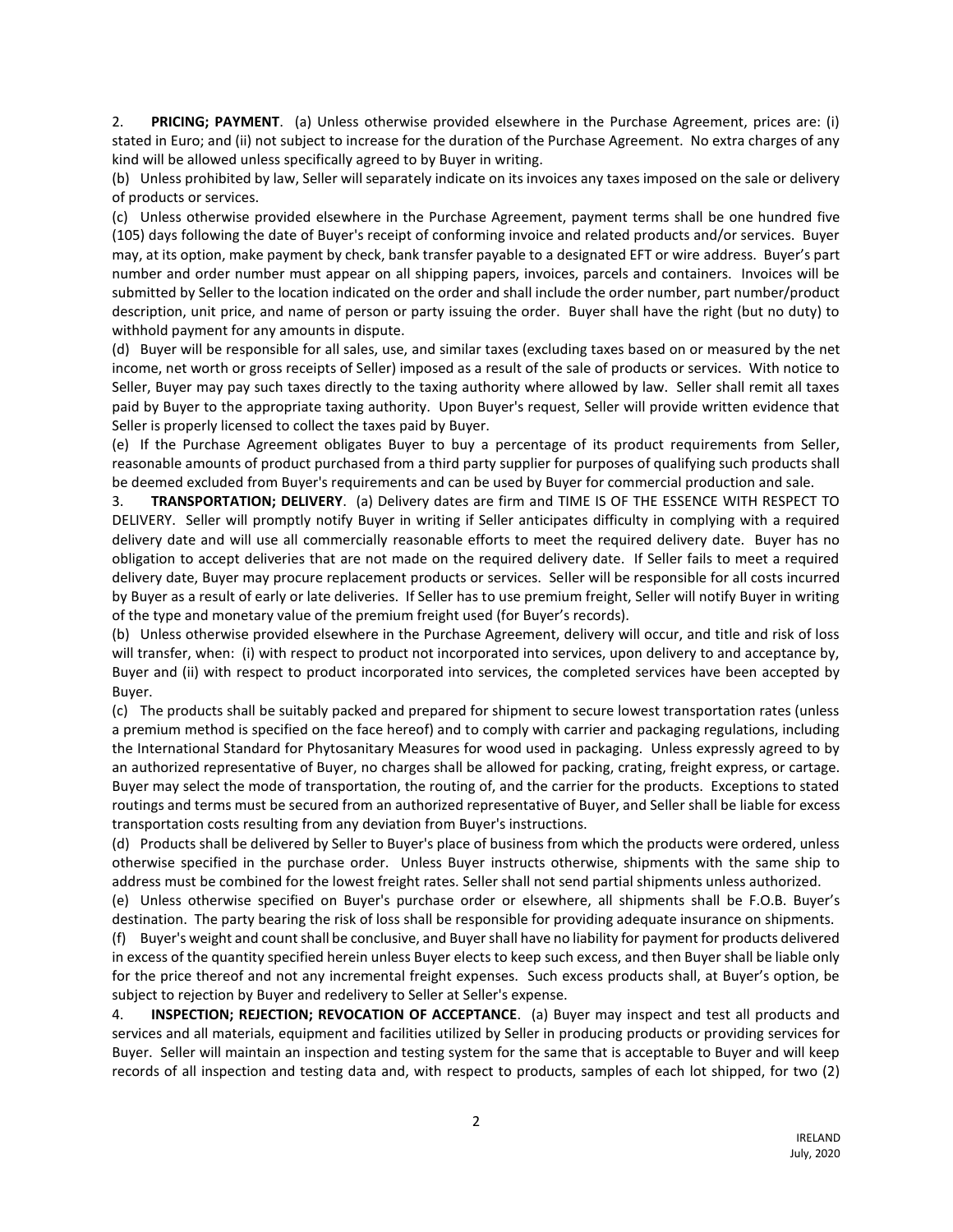years after delivery. Unless otherwise agreed by Buyer in writing, Seller will deliver to Buyer a certificate of analysis as to specifications approved by Buyer with respect to each product lot shipped.

(b) After receipt of the products, Buyer shall have a reasonable time, but not less than ten (10) days, in which to inspect and accept or reject the products, and payment for the products shall not constitute acceptance. Buyer reserves the right to reject products not conforming to the Purchase Agreement. Unless specifically agreed otherwise, rejected products shall be returned to Seller for full credit or replacement, at Seller's risk and expense, including transportation costs both ways. Buyer may, at its option, purchase substitute products in lieu of the rejected products, with Seller being responsible for all resulting excess costs, including, without limitation, any increase in the price paid for the products and any expenses to expedite routing of the substitute products. Acceptance by Buyer of part of the products shall not bind Buyer to accept the remainder. Acceptance of all or a part of the products shall not deprive Buyer of the right to revoke acceptance and return any part of the products or the right to make a claim for damages because of the failure of the products to conform to the Purchase Agreement by reason of defects or other breach of warranty or by reason of damage caused by improper packing. Buyer shall not be liable to Seller for failure to accept the products for causes beyond Buyer's reasonable control.

5. **WARRANTIES**. (a) Seller warrants that all products and services will: (i) be in strict accordance with the specifications, samples, drawings or other descriptions approved by Buyer; (ii) be merchantable; (iii) be free from defects in design, quality, material and workmanship; (iv) meet applicable industrial or governmental safety standards; and (v) to the extent that Buyer relies on Seller to specify the products or services, be fit for their intended purpose. Seller further warrants that all services will be performed in accordance with the standards of care and diligence normally practiced by persons performing similar services and in the best workmanlike manner.

(b) Seller further warrants that all products are free of asbestos and all other hazardous substances and that no claim, demand, or notice has been filed nor any proceeding commenced alleging liability of Seller in connection with the use of asbestos and/or any other hazardous substances relating in any way to the manufacture or sale of the products. Seller shall provide a material safety data sheet for each substance containing a toxic substance that is purchased by Buyer from Seller, and Seller shall affix on each container containing toxic substances the chemical name and the appropriate hazard warning for the use and safe handling of the toxic substance. Seller shall provide other material safety data sheets relating to the products upon request.

(c) Seller further warrants that Seller will have title to the products and the right to sell such products at the time of delivery to Buyer, and that all such products shall be new and unused at the time of delivery to Buyer.

(d) The above warranties will be in effect for the longer of: (i) the duration of any warranty provided by Buyer in connection with Buyer's sale of the final product, which durations are publicly available and will be provided by Buyer upon written request and are INCORPORATED HEREIN BY REFERENCE; or (ii) thirty-six (36) months from the date the related final product is first placed into operation. If any products or services fail to conform to the above warranties Seller, at Buyer's option, will: (i) with respect to products, replace or repair the nonconforming products at Seller's cost; (ii) with respect to services, re-perform all services necessary to correct any such nonconformity at Seller's cost; or (iii) refund the purchase price of the nonconforming products or services and any related costs incurred by Buyer. Any replacement products or services also will be subject to the above warranties and warranty period. The warranty period for repaired products will be extended to account for the time lapsed until the repair was completed. If Seller does not replace, repair or re-perform, as applicable, within a reasonable time after notice, Buyer may do so at Seller's expense.

(e) Seller shall also extend to Buyer the warranties or guaranties, if any, given to Seller by any third party manufacturer of component parts and accessories incorporated into the products sold hereunder. Seller agrees to use its best efforts and will cooperate with Buyer in enforcing any claims against such third party manufacturer(s) for defects that may occur.

(f) Recalls and Field Fix Programs. If at any time a governmental agency of any country, state, province or municipality requires Buyer to conduct a product safety recall or a field fix program, or Buyer voluntarily undertakes such an action, related to the products, Buyer will notify Seller within thirty (30) days of the initiation any such action and Seller shall, at Buyer's option, either repair or replace the related products, and reimburse Buyer for any costs, expenses or damages.

6. **QUANTITY TERMINATION; ORDER CHANGES**. (a) Buyer may, by written notice to Seller, terminate its purchase of any quantity of products or services (i) for convenience, (ii) if Seller fails to complete or deliver any part thereof when required, or (iii) if Seller is in breach of any material term of the Purchase Agreement, including,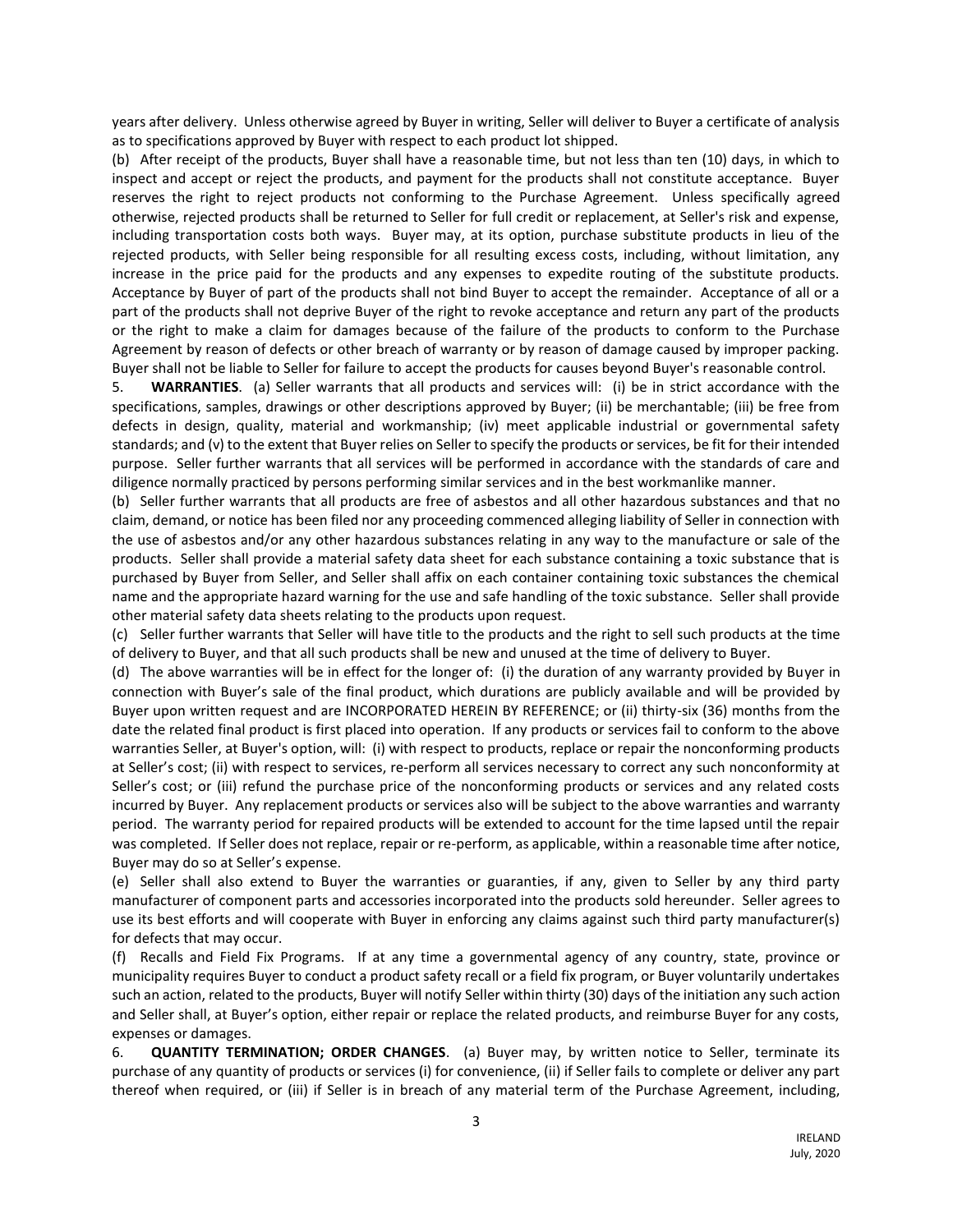without limitation, any provision of Sections 8, 9 (or separate confidentiality agreement) or 10 below, immediately prior to the delivery thereof.

(b) If terminating for convenience Seller shall promptly advise Buyer of the quantities of products and raw material on hand or purchased prior to termination and of the most favorable disposition that Seller can make thereof. Seller shall comply with Buyer's instructions regarding disposition of products and raw materials. Seller shall submit to Buyer in writing notice of its intention to submit claims based on such termination within fifteen (15) days from the date of notice of termination, and all such claims shall be made in detail and substantiated by bills, receipts, and similar documents within thirty (30) days thereafter, or such claims shall be waived. Buyer shall pay Seller the order price of finished products accepted by Buyer and the cost to Seller, excluding profits and losses, of work in process and raw materials relating to the order, less the agreed value of any products used or sold by Seller with Buyer's consent. Buyer reserves the right to verify such claims at any reasonable time or times by inspecting and auditing the records, facilities, work, or materials of Seller relating to the order. Buyer will make no payments for finished work, work in process, or raw materials fabricated or procured by Seller unnecessarily in advance or in excess of Buyer's delivery requirements under the order. Notwithstanding the above, payments made under this paragraph shall not exceed the aggregate price specified in the order, less any payments made or to be made. Payment provided under this paragraph shall constitute Buyer's only liability in the event the order is terminated for convenience. To the extent the order covers products normally carried in the inventory of Seller, as distinguished from products specially made to Buyer's specifications, Buyer shall have no liability for any termination of the order, in whole or in part, prior to actual shipment. For any termination for which the notice thereof is sent to Seller after receipt of products by Buyer, liability shall be limited to returning such products and reimbursing Seller the direct cost of handling and transportation.

(c) If termination is due to a failure of completion or delivery or breach of any material term of the Purchase Agreement, no termination charges will apply and Buyer may, in addition to all legal and equitable remedies that may be available to Buyer, procure substitute products or services and Seller will be liable to Buyer for any excess costs incurred by Buyer.

(d) Buyer may at any time, by written notice to Seller, (i) make changes in the drawings, specifications, and delivery schedules and shipping instructions, and/or (ii) increase quantities, under the order. If any such change increases or decreases the cost of performing the order or the time required for its performance, an equitable adjustment in prices and/or delivery schedules shall be agreed between the parties as soon as practicable, but in any event no later than ten (10) days prior to delivery of the products.

7. **TERMINATION OF PURCHASE AGREEMENT**. (a) Buyer or Seller may terminate the Purchase Agreement upon thirty (30) days' prior written notice if the other party breaches any material term thereof provided, however that during such notice period, the party in default may cure its default and thereby abate the termination. In the event Seller has not complied in any respect with Sections 8, 9 (or separate confidentiality agreement) or 10 above, Buyer shall have the right to immediately terminate the Purchase Agreement, without further compensation to the Seller and without Seller's ability to abate the termination. In addition, Seller shall compensate Buyer for any damages suffered by Buyer as a result of Seller's breach of Sections 8, 9 (or separate confidentiality agreement) or 10 above. Buyer may also terminate the Purchase Agreement immediately upon written notice in the event there is a material change in the ownership of Seller or Seller becomes bankrupt or insolvent, suffers a receiver to be appointed, or makes an assignment for the benefit of creditors. After receipt of a notice of termination, the Seller shall immediately: (i) stop work as directed in the notice; (ii) place no further subcontracts or purchase orders for materials, services or facilities, except as necessary to complete the continued portion of the Purchase Agreement; and (iii) terminate all subcontracts to the extent that they relate to the work terminated. Termination of the Purchase Agreement due to Seller's default shall not affect any order that has been dated prior to the date of termination unless otherwise expressly stated by Buyer.

(b) Notwithstanding paragraph 7(a), Seller may only terminate a purchase order after giving Buyer reasonable notice of such termination, as well as an opportunity to identify and set up an alternate supplier.

8. **COMPLIANCE WITH LAWS**. (a) General. Seller warrants and agrees that it, and all products and services supplied to Buyer, will comply with all applicable laws, orders, rules, regulations, guidelines, standards, limitations, controls, prohibitions, or other requirements contained in, issued under, or adopted pursuant to such laws, and not take any action that would subject Buyer to penalties under such laws. Delivery of any products or services shall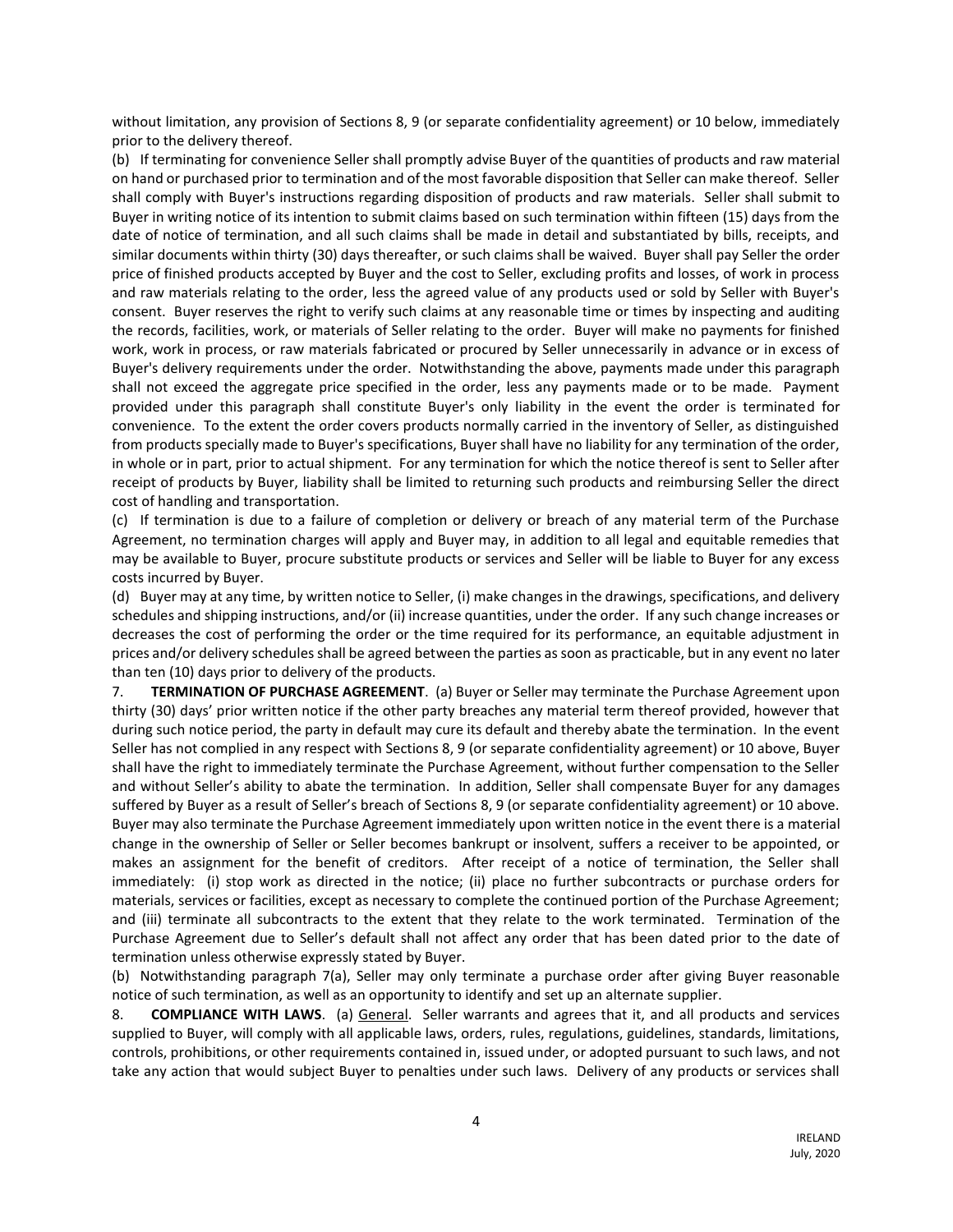constitute Seller's representation to Buyer that there has been and will be full compliance with all applicable laws and, at Buyer's request, Seller shall certify in writing its compliance with the foregoing:

(b) From time to time, at Buyer's request, Seller shall provide certificates to Buyer relating to compliance with any applicable legal requirements.

(c) Seller shall adopt and comply with Buyer's Supplier Code of Conduct ("COC"), which is located at: https://www.irco.com/-/media/files/irco/supplier-code-of-conduct/ir-supplier-code-of-conduct.pdf. THE COC IS INCORPORATED HEREIN BY REFERENCE. Additionally, Seller shall take all reasonable steps necessary to ensure that its sub suppliers and subcontractors comply with the COC. The COC may be amended by Buyer from time to time.

9. **CONFIDENTIAL INFORMATION; OWNERSHIP OF DOCUMENTS AND MATERIALS**. (a) "Confidential Information" means any and all information, in whatever form or format, that Buyer or any of its subsidiaries, or any of their respective officers, directors, employees or agents, discloses in any manner to Seller in connection with the Purchase Agreement, including but not limited to data, technical data, designs, drawings, lists, materials, models, apparatus, sketches, specifications, production or product know-how, and any proprietary information of Buyer's licensors, and any other material or information of a confidential or proprietary nature. Confidential Information shall also include any (i) information relating to an identified or identifiable natural person ("Personal Information"), and (ii) proprietary information of SAP America, Inc. pertaining to licensed R/3 Software and any other enterprise resource planning (ERP) software utilized by Buyer. Confidential Information shall not include information that: (i) is or becomes generally available to the public other than as a result of a disclosure by Seller; (ii) is or becomes available to Seller on a non-confidential basis from a source other than Buyer (provided that such source is not bound by a confidentiality obligation to Buyer); or (iii) is independently developed by Seller without reference to the Confidential Information.

(b) Seller shall, to the same extent and under the same standard of care as it protects its own confidential information but in no event less than a reasonable level of care, treat and handle all Confidential Information in strict confidence and shall not copy, reproduce, reverse engineer, release, disclose or make available, in whole or in part, to any third parties any of the Confidential Information. Seller shall only use Buyer's Confidential Information as instructed by Buyer to complete an order in accordance with and for the duration of the Purchase Agreement. Seller shall restrict disclosure of Confidential Information solely to those of its employees, representatives, agents and subsuppliers who have a need to know for purposes of performance of the Purchase Agreement and shall ensure that each recipient of Confidential Information is aware of and is made subject to substantially similar obligations as in this paragraph 9. All Confidential Information, and all products, inventions, technology or know-how developed with use of Confidential Information or otherwise in connection herewith, is and shall remain the sole property of Buyer (or, where applicable, its licensors), and Seller shall, upon termination of the Purchase Agreement or earlier if so requested by Buyer, promptly return to Buyer all materials containing or reflecting any Confidential Information, or destroy such and so certify to Buyer in writing within five (5) days after receipt of such notice. This paragraph 9 is intended to be interpreted together with the provisions of any other agreements between the parties to provide, to the extent permitted by law, the greatest possible protection for Buyer's confidential information and legitimate business interests.

(c) Seller agrees to use appropriate technical and organizational measures to prevent accidental, unauthorized, or unlawful destruction, modification, disclosure, access, or loss of such Confidential Information (a "Security Breach"). Seller shall immediately inform Buyer of any Security Breach. Seller shall also provide Buyer with a detailed description of the Security Breach, the type of data that was the subject of the Security Breach, the identity of each affected person, and any other information Buyer may request concerning such affected persons and the details of the breach. Seller agrees to take action immediately to investigate the Security Breach and to identify, prevent, and mitigate the effects of any such Security Breach, and to carry out any recovery or other action (e.g., mailing statutory notices) necessary to remedy the Security Breach. The content of any filings, communications, notices, press releases, or reports related to any Security Breach ("Notices") must first be approved by Buyer prior to any publication or communication thereof to any third party. Seller shall pay for or reimburse Buyer for all costs, losses, and expenses relating to any Security Breach, including without limitation, the cost of Notices.

(d) Seller will not make any announcement or release any information concerning the Purchase Agreement to any other person or entity, including the press or any official body, except as required by law, unless prior written consent is obtained from Buyer.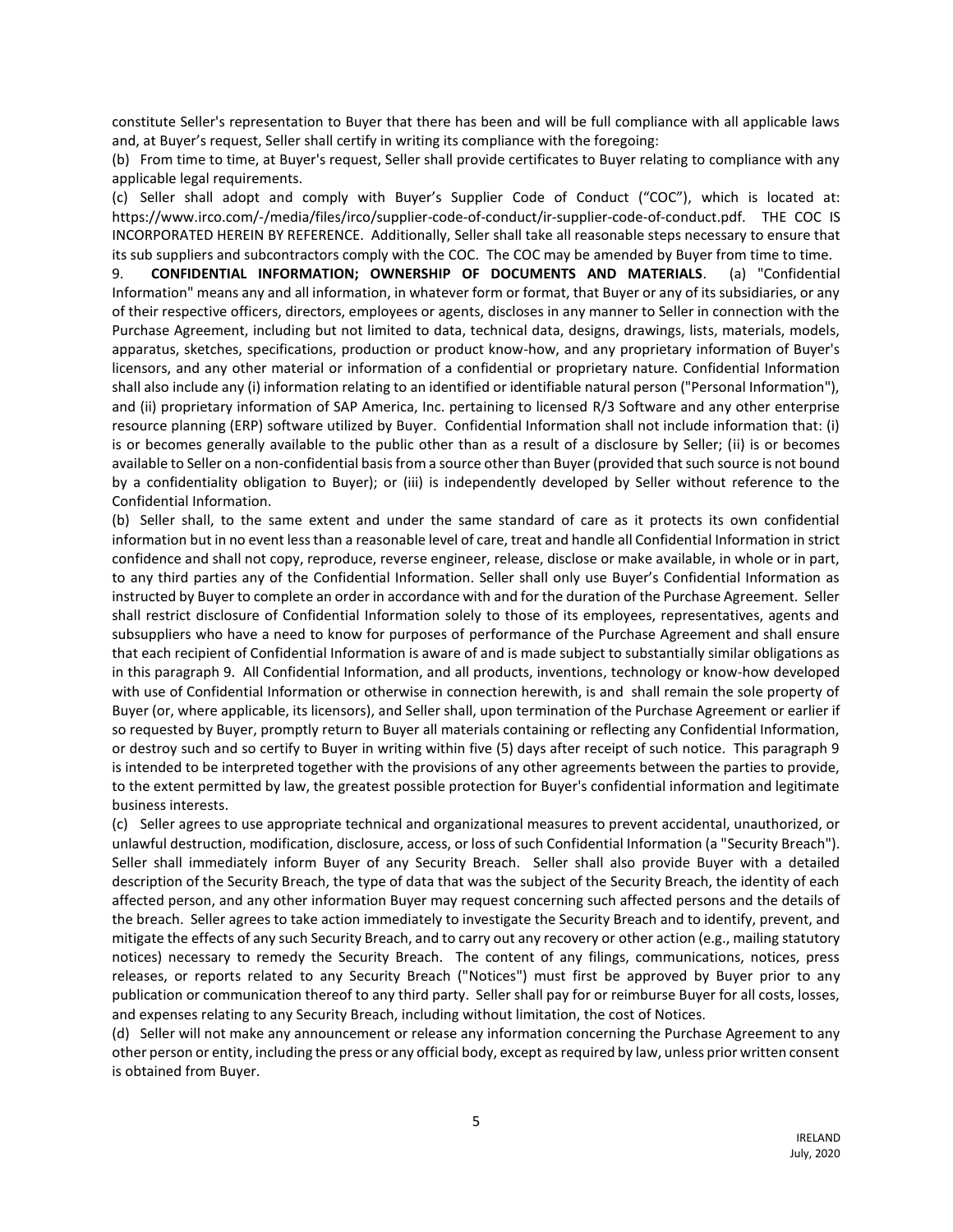10. **INTELLECTUAL PROPERTY INFRINGEMENT**. Seller represents and warrants that the sale or use of the products or services provided to Buyer will not infringe or contribute to the infringement of any patents, trademarks, or copyrights anywhere in the world. Seller shall protect and indemnify Buyer from and against any loss, cost, damage, or expense arising from infringement or alleged infringement of any patents, trademarks, or copyrights by any of the products or services, and Seller shall defend or settle at its own expense any suit, action, or proceeding brought against Buyer for such infringement. Furthermore, in the event that Buyer should be enjoined in such suit or proceeding from using any of the products or services, Seller, at Buyer's option, shall promptly either (i) secure termination of the injunction and obtain for Buyer the right to use such products without any obligation or liability; (ii) replace such products with non-infringing goods, all at Seller's expense and to Buyer's satisfaction; or (iii) remove such products at Seller's expense and refund to Buyer the amount paid. The provisions of this paragraph shall not apply to claims, demands, suits, or injunctions directly attributable to products manufactured by Seller in accordance with Buyer's specific instructions, specifications, design, or drawings. Seller shall not assert any of its patents or other intellectual property rights against Buyer or Buyer's affiliates or customers worldwide in connection with any use of products or services provided to Buyer in the production, use, preparation, sale, or delivery of, or other action with respect to, the products or services of Buyer or Buyer's affiliates or customers.

11. **QUALITY**. (a) Seller agrees to keep Buyer informed regarding the development of new products and proposed improvements to the products and the development of new processes or improvements to existing processes involved in the manufacturing or performance, as the case may be, of the products and further agrees to provide Buyer adequate support for any new products; provided, however, Seller will not introduce any changes in design, including but not limited to changes in performance, maintenance procedures, interchangeability, reliability, or manufacture compatibility, or manufacturing or performance location, manufacturing process, raw materials or proportions of raw materials used in products delivered to Buyer under the Purchase Agreement unless Seller notifies Buyer in writing of the change at least one hundred eighty (180) days before its implementation and Buyer agrees to the change in writing. Seller will be liable for all losses and damages that Buyer may suffer if Seller does not comply with the requirements of the preceding sentence. At Buyer's request, Seller will provide samples of product produced with the proposed change to test in Buyer's manufacturing process.

(b) Seller will participate in programs implemented by Buyer with respect to quality in manufacturing and delivery of products and services.

(c) Quality Standards. Seller shall comply with the quality standards, which are contained in Buyer's global supplier quality manual which is available at https://www.irco.com/-/media/files/irco/global-supplier-qualitymanual/global-supplier-quality-manual.pdf, as the manual may be amended by Buyer from time to time (the "Quality Standards"). THE QUALITY STANDARDS ARE INCORPORATED HEREIN BY REFERENCE. Buyer alone shall decide whether Quality Standards are being met. Seller shall maintain and enforce all measures necessary to secure the quality of products and services and the manufacturing process thereof, including but not limited to quality control standards, inspection standards and specifications.

**12. CUSTOMS AND TRADE**. (a) In any case where Buyer agrees to be the importer of record, Seller will provide all information needed to effect customs entry into each country into which the products are to be imported.

(b) Buyer shall have all rights to reclaim duty or taxes paid by Seller in its own country or in any third country where all or part of the work is executed. Seller waives any interest in or rights to such reclaim and agrees to provide, at no cost to Buyer, proof of importation and/or re-exportation as the case may be, satisfactory to Buyer and the customs administration, tax collection agency, or other government agency in any country where taxes or duties are paid, as well as to provide any other supporting documentation to enable Buyer to reclaim duties and taxes on products or articles manufactured from products provided under the Purchase Agreement.

(c) Seller will accurately indicate the country of origin of the products provided under the Purchase Agreement on the customs invoice and other applicable documentation. Seller will provide certificates of origin relating to such products within the meaning of the rules of origin of any applicable preferential duty provisions and execute such other documents as may be necessary for Buyer to claim duty preference under any applicable programs.

13. **SERVICES/LIENS; SITE RULES; INSURANCE**. (a) Seller will obtain from all of its subcontractors waivers and releases of all liens which may be imposed by them against the products provided under the Purchase Agreement or Buyer's premises or the improvements thereon, and Seller will defend, indemnify, and hold harmless Buyer with respect thereto. Buyer has the right to withhold payment for any services until such time as Seller has provided Buyer with signed copies of all required waivers and lien releases.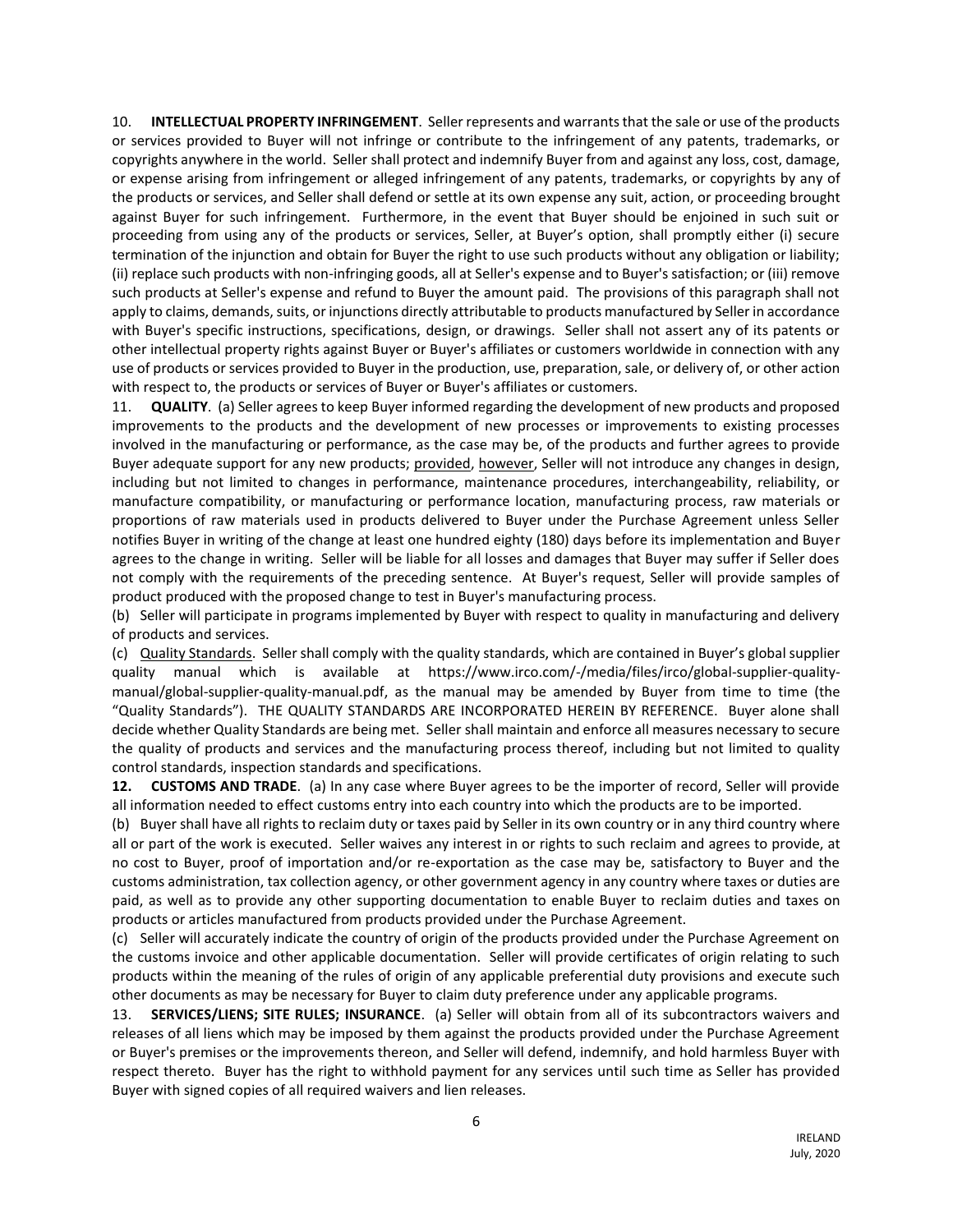(b) Seller will conform strictly to all of Buyer's site rules and regulations when performing services on Buyer's premises, including but not limited to Buyer's requirements for background screening contingent workers. It is Seller's obligation to obtain a copy of Buyer's site rules.

(c) In addition to any insurance requirements set forth in a fully signed purchase agreement currently in effect between Seller and Buyer, Seller shall maintain in force standard liability insurance of the type and in such amounts as reasonably satisfactory to Buyer and shall furnish Buyer, at any time upon request, with a certificate of insurance that shall provide for Buyer to receive at least 30 days' prior written notice of modification, non-renewal, cancellation or termination.

(d) It is agreed that Seller, in rendering any services on Buyer's premises, will be an independent contractor and that neither Seller nor any principal, partner, agent or employee of Seller is the legal representative of Buyer for any purpose whatsoever and has no right or authority to assume or create, by action, in writing or otherwise, any obligation of any kind, express or implied, in the name of or on behalf of Buyer and neither Seller nor any principal, agent or employee of Seller shall be entitled to or be eligible to participate in any benefit program extended by Buyer to its employees.

(e) All Seller's employees providing services under the Purchase Agreement must be authorized to work in the jurisdiction where the services are performed.

14. **INDEMNIFICATION**. Seller will fully defend, indemnify, hold harmless and reimburse Buyer, its officers, directors, shareholders, affiliates, subsidiaries, employees, agents, customers and assigns from and against all claims, suits, actions, proceedings, damages, losses and expenses, including attorneys' fees, arising out of, related to, or resulting from: (a) any breach of any representation, warranty, certification, covenant or agreement made by Seller in the Purchase Agreement; (b) any negligence or willful misconduct of Seller or its agents or subcontractors in connection with performance under the Purchase Agreement; (c) any litigation, proceeding or claim by any third party relating to the obligations of Seller under the Purchase Agreement; (d) any violation of law by Seller, its employees, agents, affiliates, contractors or subcontractors and (e) Seller's use, control, ownership, or operation of its business and facilities, except to the extent caused by the negligence of Buyer. Seller agrees to include this Indemnification provision in any subcontracts issued hereunder.

15. **BUYER'S PROPERTY**. (a) All property of Buyer furnished or made available to Seller for performance of work under the order, including, but not limited to, materials, tools, tooling, special tooling (as defined below), equipment, and replacements thereof, shall remain the property of Buyer, shall be segregated from Seller's property and be individually marked and identified as Buyer's property and shall be promptly returned to Buyer at its written request, or upon termination, cancellation, or completion of the order. Seller shall maintain and keep up-to-date a list of all such property, and shall furnish the list to Buyer upon request. Such property, including, without limitation, special tooling, shall be used exclusively for performance under the order and Seller agrees to: (i) maintain such property in good condition and assume all risks and liability for loss or damage thereto excepting normal wear; (ii) purchase insurance to cover the replacement cost thereof, with the proceeds payable to Buyer, and furnish Buyer evidence of such insurance upon request; (iii) permit inspection of such property by Buyer during normal business hours; (iv) at Buyer's request, furnish detailed statements of such inventory; and (v) fully cooperate and assist Buyer in any effort by it to obtain possession of such property through court proceedings or otherwise.

(b) Before commencing work under the order, Seller agrees to obtain Buyer's prior written approval for the purchase of any special tooling, describing in detail in such request each item and its price. Upon completion, cancellation, or termination of the work for which such special tooling is required, Seller shall prepare a list of products for which special tooling has been used, together with a detailed listing in a form acceptable to Buyer of the special tooling, including each item's unamortized cost and fair market value, and shall upon request by Buyer, in its sole discretion, transfer title to the special tooling to Buyer, by written assignment, free and clear of liens and encumbrances, in exchange for the lesser of the tooling's unamortized cost or fair market value, and shall transfer possession of the special tooling to Buyer, except that Buyer shall be under no obligation to purchase such special tooling. Buyer reserves the right to dispose of special tooling without taking possession thereof and to receive any salvage or resale revenues resulting therefrom. Seller agrees that Buyer shall have the right to enter Seller's premises for the purpose of obtaining possession of any special tooling.

(c) As used herein, "special tooling" means all patterns, dies, fixtures, molds, jigs, models, gauges, inspection devices, special cutting tools, special test devices, drawings, and templates, and any replacements thereof, which, prior to the date of the order, were not owned or used by Seller and which Seller has been or will be required to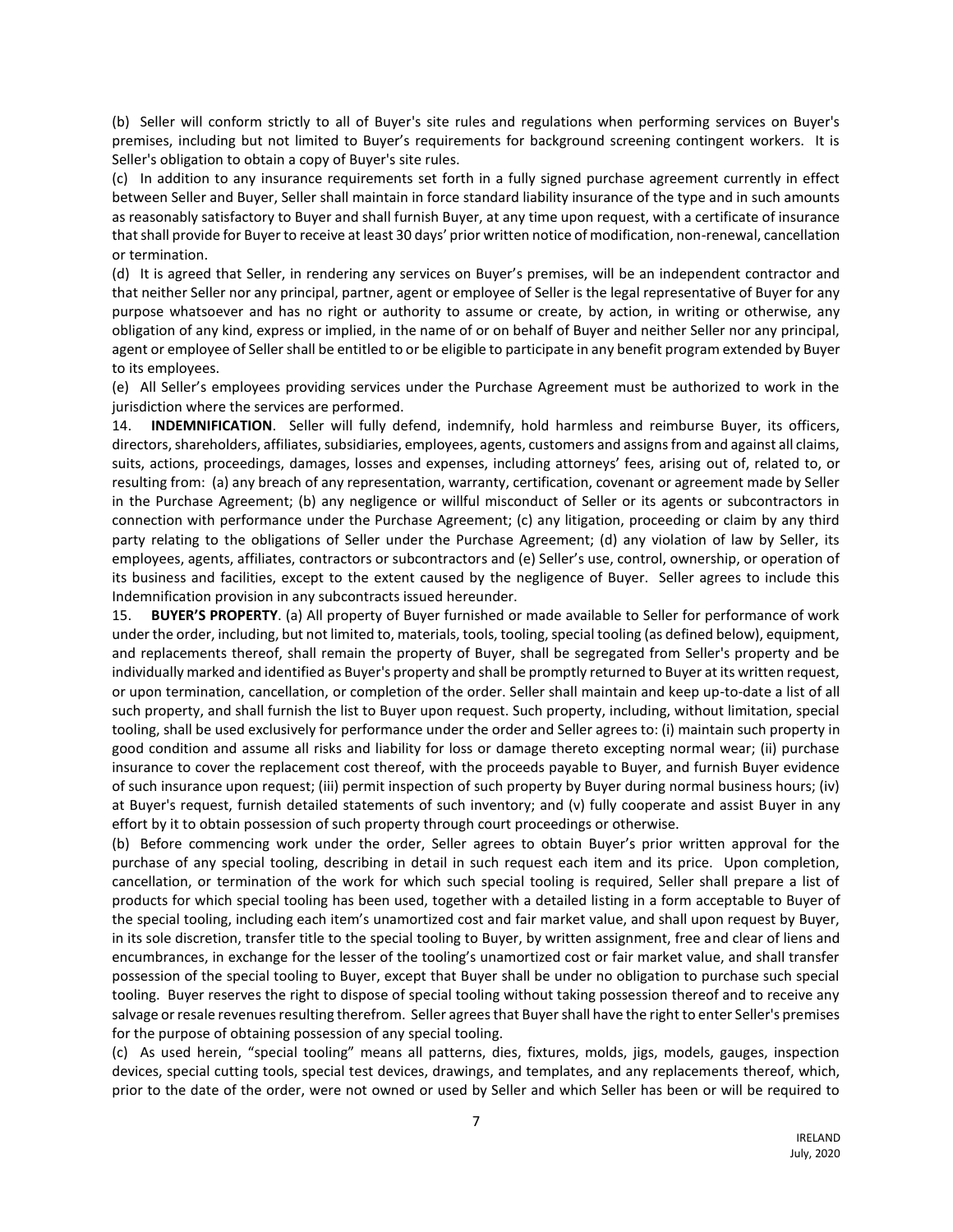acquire and use solely for the purpose of furnishing products under the order. Special tooling does not include tools, capital items, or property owned by or furnished by Buyer.

16. **SET-OFF**. Buyer may set off any amount owing at any time from Seller to Buyer or any of its affiliated companies against any amount payable at any time by Buyer under the Purchase Agreement.

17. **FORCE MAJEURE**. (a) Any non-performance or delay in performance of any obligation of Seller or Buyer under the Purchase Agreement will be excused to the extent such failure or non-performance is caused by "Force Majeure." "Force Majeure" means any cause preventing performance of an obligation under the Purchase Agreement which is beyond the reasonable control of the Seller or Buyer, and which, by the exercise of due diligence, could not be overcome, including without limitation, fire, flood, sabotage, shipwreck, embargo, explosion, accident, riot, acts of a governmental authority, epidemics, pandemics, and acts of God. In no event shall Seller's ability to sell products or services at a better price or Seller's economic hardship in buying raw materials necessary to manufacture products at a commercially reasonable price constitute Force Majeure.

(b) If Buyer or Seller is affected by Force Majeure, it will (i) promptly provide notice to the other party, explaining the full particulars and the expected duration of the Force Majeure and (ii) use its best efforts to remedy the interruption or delay if it is reasonably capable of being remedied. In the event of Force Majeure, deliveries or acceptance of deliveries of products or services which have been suspended will not be required to be made up on the resumption of performance and, to the extent not otherwise permitted under the Purchase Agreement, Buyer will have the right to purchase products and services from other sources during the period of Force Majeure. If a Force Majeure extends for more than sixty (60) days, the Purchase Agreement may be terminated upon written notice by the party not declaring Force Majeure without any liability on its part.

(c) If a Force Majeure compels Seller to allocate deliveries of products or services, Seller will make such allocation in a manner that ensures Buyer at least the same proportion of the Seller's total output as was purchased by Buyer prior to the Force Majeure. Seller will use best efforts to source products or other items, at Seller's expense, from its own or its affiliates' global operations or the market in order to meet Buyer's required delivery dates.

18. **ACCESS AND AUDIT**. In order to assess Seller's work quality and compliance with the Purchase Agreement, Seller will permit Buyer reasonable access to (i) all locations where work is performed in connection with the products or services provided for in the Purchase Agreement, and (ii) Seller's books and records relating to the Purchase Agreement.

19. **INTELLECTUAL PROPERTY RIGHTS**. Seller hereby assigns and agrees to assign to Buyer and not otherwise to make use of any invention, improvement, or discovery, whether or not patentable or protected by copyright, which is (i) created, conceived or reduced to practice in performance of the work or provision of the products or services under the order by any employee of Seller or any person working under Seller's direction, (ii) embodied in any products delivered under the order, or (iii) created using or derived from Buyer's Confidential Information. Seller shall execute and cause to be executed such documents, render such assistance, and take such other actions as Buyer may reasonably request to assign, apply for, register, perfect, confirm, and protect Buyer's intellectual property rights under this section. Seller shall be solely responsible for any compensation payable, by law or by contract, if any, to individual inventors of Seller.

20. **NON-WAIVER; CUMULATIVE REMEDIES**. The failure of Buyer to insist upon strict performance of any terms and conditions hereof, failure or delay to exercise any rights or remedies provided herein or by law, failure to properly notify Seller in the event of breach, the acceptance of or payment for any products, or approval of design, shall not release Seller from any of the warranties or obligations and shall not be deemed a waiver of any right of Buyer to insist upon strict performance or of any of its rights or remedies as to the products or as to any prior or subsequent default, nor shall any purported oral modification or rescission of the order by Buyer operate as a waiver of any of the terms hereof. Any right or remedy of Buyer provided herein is in addition to Buyer's other rights and remedies provided herein or by law.

21. **PERSONAL DATA.** (a) In the context of the performance of the Purchase Agreement either party ("Data Recipient") may process personal data relating to other party's ("Data Provider") (i) vendors, (ii) customers, (iii) employees, or (iv) agents, directors or other individuals that are not employees ("Personal Data"). Such provision of Personal Data shall constitute an exchange from one controller to another controller. The parties shall each as a controller for their own purposes process any Personal Data in compliance with applicable laws regarding the processing of Personal Data. Furthermore, the Data Recipient agrees that it as well as its employees, agents and contractors of any legal status, including but not limited to individuals, partnerships and corporations ("Agents") will